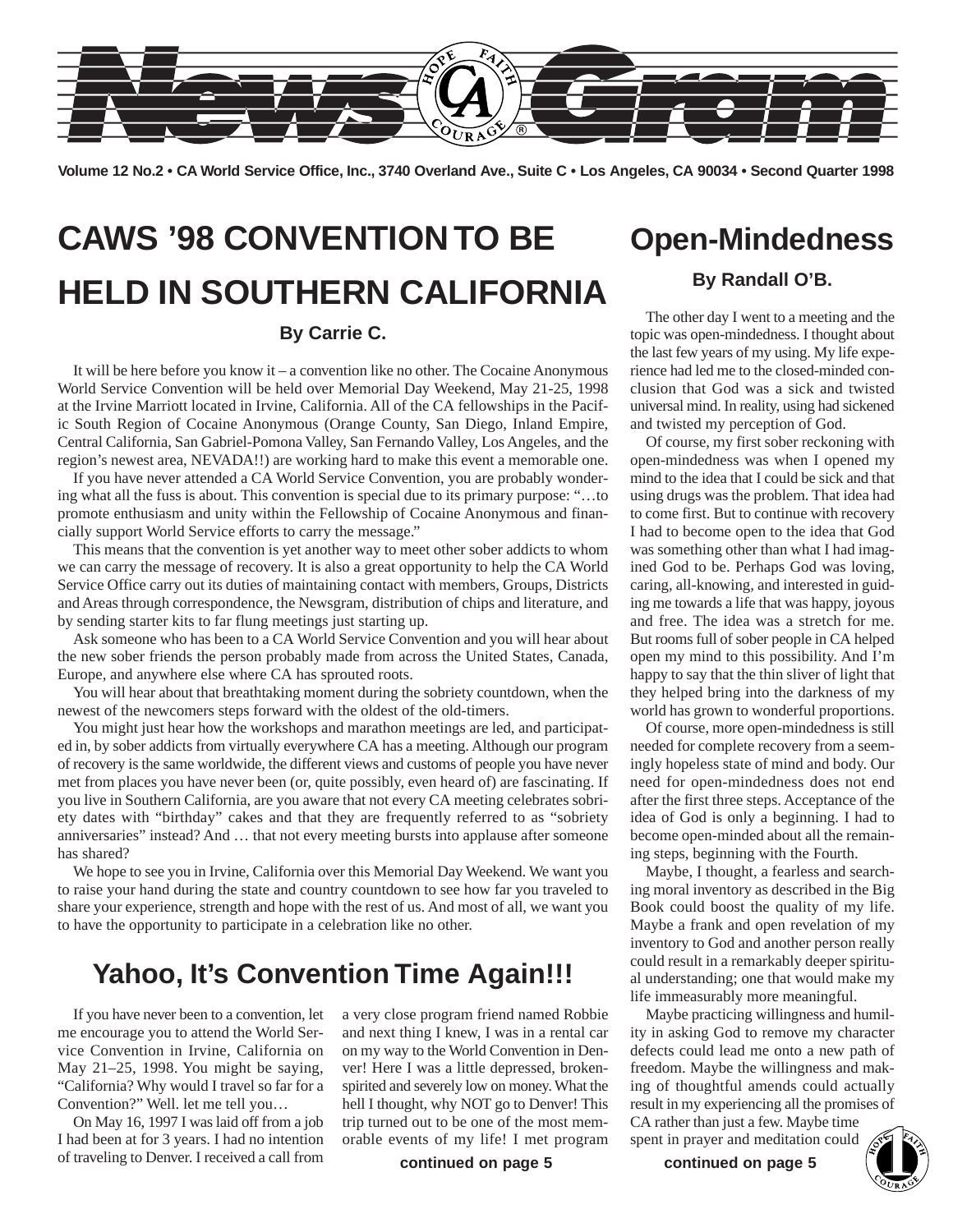#### **CAWS Board of Trustees**

Sharon S., Chairperson/Trustee at Large Silver Spring, MD

> Susan T., WSO Trustee West Hills, CA

Meredith A., World Service Trustee Burbank, CA

Joe S., Pacific South Regional Trustee Orange, CA

Andy W., Pacific North Regional Trustee West Linn, OR

Steve A., Southwest Regional Trustee Tempe, AZ

Scott S., Midwest Regional Trustee West Allis, WI

Charles L., Atlantic North Regional Trustee Philadelphia, PA

Walter J., Atlantic South Regional Trustee Baton Rouge, LA

#### **CAWSO Board of Directors**

Scott S., Chairperson Los Angeles, CA

Jeff S., Vice-Chairperson Los Angeles, CA

> Ed G., Treasurer Los Angeles, CA

Steve E., Director Culver City, CA

Susan T., Director/WSO Trustee West Hills, CA

Meredith A., Director/World Service Trustee Burbank, CA

Joe S., Director/Pacific South Regional Trustee Orange, CA

#### **CAWSO Personnel**

Mary K. Hukill Office Manager

Susan Litt Administrative Assistant

Geraldine Mitchell Shipping Clerk

#### **NewsGram Staff**

Steve E. Editor

Mary K. Hukill Co-Editor

*"NewsGram" is a quarterly publication of the World Service Office of Cocaine Anonymous. It is intended solely for the information of members of the fellowship of Cocaine Anonymous. Any unauthorized publication or duplication is prohibited. Send all mail to: NewsGram, c/o CAWSO, Inc., 3740 Overland*

*Avenue - Suite C, Los Angeles, CA 90034, Email: cawso@ca.org, Fax (310) 559-2554 or*<br> *call (310) 559-5833.*<br> *2*<br> *2*<br> *2*<br> *2*<br> *2*<br> *2*<br> *2* 

### **A Note from the WSO**

As the Storybook states on page 47, "…no matter how bad things look at times during sobriety, they get better. And no matter how good things are, they can get worse. That's called life…". Well that is also called change and here at the WSO we have had a lot of changes to absorb over the last three months.

In December K.D. Zager resigned as Director of Operations after more than five years of service to pursue other interests. K.D. arrived at a time when there was, for all practical purposes, an office in name only. She was the only employee then and supervised the expansion to three full-time employees and a significantly larger scope of operations. She met the many demands on the office and its staff diligently over the years and I hope you will join the Board of Directors in wishing her the very best in all her future endeavors.

The Board of Directors is approaching the end of its search for a new Office Manager and hope to have that process completed shortly. The lack of having that position filled has caused some difficulties, but we have met many of our production standards. This Newsgram is, unfortunately, one item delayed due to short staffing.

The theme of this Newsgram is the upcoming CAWS '98 convention being held just south of Los Angeles in the beautiful city of Irvine. Already registrations are pouring in and room reservations are filling. If you haven't already done so, be sure to reserve a room as soon as possible. Can't come to the convention? Well, you may participate by either assisting a newcomer in attending or purchasing some memorabilia. Be sure to check out the registration form in this Newsgram for details.

The next Newsgram will, as is customary, provide an analysis of the annual financial results of CAWSO, Inc. during 1997. There have been requests for financial information recently and this will provide some answers. Quarterly and annual financial statements are prepared by our CPA's and are sent, when finished, to each delegate in their quarterly mailing. If you are interested in where the money is spent please ask your delegate for a copy of the report. We also provide a breakdown of 7th tradition donations each issue, please see last quarter's on page 8.

Already Spring is arriving, albeit late due to the infamous El Nino, and we are all looking forward to a serene and enjoyable 1998. Hope your trudging is fulfilling and to see you in Irvine this May.

### **The CAWS 98 Opportunity Drawing Winners Are:**

The Grand Prize Winner: Vanessa P. San Gabriel/Pomona California 2nd Prize: Silvia W. Inland Empire, California 3rd Prize: Mark A. San Diego, California

| <b>Where to Write:</b>     |                                |                                |  |  |  |
|----------------------------|--------------------------------|--------------------------------|--|--|--|
| CAWS, Inc.                 | CAWSO, Inc.                    | <b>ATTN: NewsGram Editor</b>   |  |  |  |
| <b>Board of Trustees</b>   | <b>Board of Directors</b>      | $c/o$ CAWSO, Inc.              |  |  |  |
| P.O. Box 492013            | 3740 Overland Avenue - Suite C | 3740 Overland Avenue - Suite C |  |  |  |
| Los Angeles, CA 90049-8013 | Los Angeles, CA 90034-6337     | Los Angeles, CA 90034-6337     |  |  |  |

*The NewsGram presents experiences and opinions of Cocaine Anonymous members. The opinions expressed herein are those of the individual contributors and are not to be attributed to nor taken as an endorsement by either Cocaine Anonymous or the NewsGram.* ----------------------------------

The NewsGram is always looking for submissions! If you have ideas, cartoons, poems, stories or any other recovery or service related material that you would like considered for publication in future issues of the NewsGram, please forward with written permission and your original work to: NewsGram Editor, c/o CAWSO, Inc., 3740 Overland Avenue - Suite C, Los Angeles, CA 90034. Remember, we receive a lot of contributions, so your submission may not be selected, or at least not right away. You may see it in an upcoming issue!

Name \_\_\_\_\_\_\_\_\_\_\_\_\_\_\_\_\_\_\_\_\_\_\_\_\_\_\_\_\_\_\_\_\_\_ Phone Number ( )\_\_\_\_\_\_\_\_\_\_ Address \_\_\_\_\_\_\_\_\_\_\_\_\_\_\_\_\_\_\_\_\_\_\_\_\_\_\_\_\_\_\_\_\_\_\_\_\_\_\_\_\_\_\_\_\_\_\_\_\_\_\_\_\_\_\_\_\_\_\_\_\_\_

City \_\_\_\_\_\_\_\_\_\_\_\_\_\_\_\_\_\_\_\_\_\_\_\_\_\_\_\_\_\_\_\_ State\_\_\_\_\_\_\_\_ Zip \_\_\_\_\_\_\_\_\_\_\_\_\_\_ I herby give CAWSO, Inc., and NewsGram express permission to reprint my original work entitled: \_\_\_\_\_\_\_\_\_\_\_\_\_\_\_\_\_\_\_\_\_\_\_\_\_\_\_\_\_\_\_\_\_\_\_\_\_\_\_\_\_\_\_\_\_\_\_\_\_\_\_\_\_\_\_\_\_\_\_\_\_\_\_\_\_\_\_\_

in any future publication. I understand materials submitted may be edited for publication or may not be used, at the discretion of the Editors. Original work cannot be returned. All future publication rights remain those of author. Signature

--------------------------------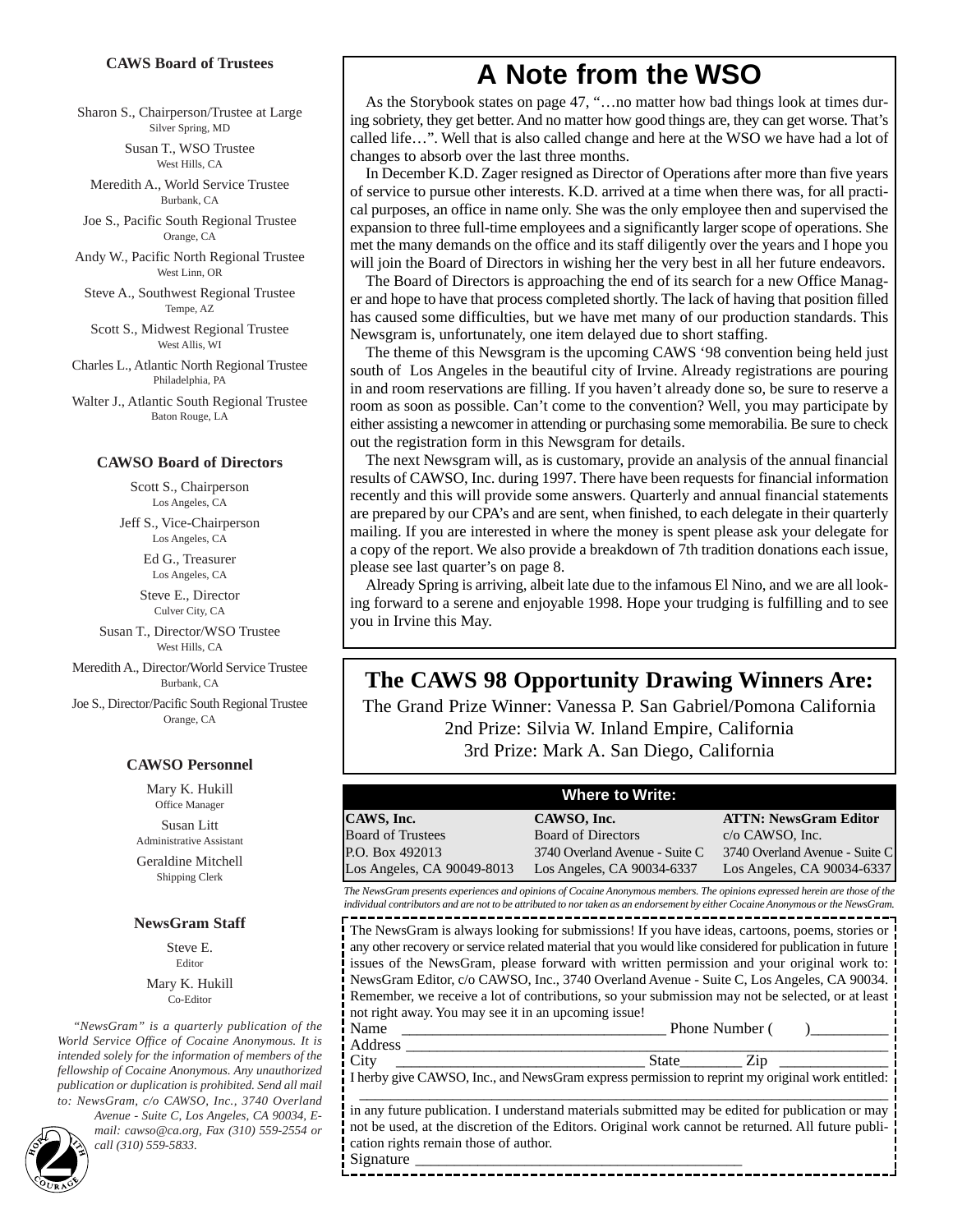## **CALENDAR OF EVENTS**

### **June 26–28, 1998**

Happy One Year Birthday Cocaine Anonymous of Nevada Las Vegas Area of CA is announcing the event Life After Death Group is celebrating / Marathon slots available Contact Michelle J 702-312-3202 /Billy E 702-648-5027 or Royse & Dawn K 702-598-0372

### **June 26–28, 1998**

"Meditate in '98… It's a Spiritual Thing The 1998 Ohio" Area Convention / Hosted by Akron District Best Western Executive Inn, 2677 Gilchrist Road, Akron, Ohio 44305 (800) 528-1234 For more information Contact: Una H. 330-290-9062 or Dennis D. 330-773-9778

### **July 3–5, 1998**

Arizona Area CA Convention "We Stood at the Turning Point…" Hotel Park Tucson, 5151 E. Grant Road 520-323-6262 Hotel Reservations by 6/19/98 \$65.00 a nite conv reg \$20.00 by 5/25/98 \$25.00 after 5/25/98 For more information contact: Mark H 520-319-2591 or Patti L. 520-294-5613

### **July 17–19, 1998**

"Crossroads of Recovery" 4th Louisiana Area Cocaine Anonymous Convention Holiday Inn Convention Center, 4the Street Alexandria, LA 318-

442-9000 For more information contact: Patricia J. 318-487-9477

or Bobby J. 318-442-1249

### **July 17–19, 1998**

First Alberta Area Convention "Everyday is a miracle because tomorrow is promised to no-one!" Highlander Hotel, 1818-16th Avenue N.W. Calgary, Alberta Canada 800-661-9564 For more information contact: Doug 403-212-0211 or Darlene 403-248-7757

### **July 24–26, 1998**

CA Convention of Arkansas "Trudging the road to Happy Destiny in the Fellowship of the Spirit" Holiday Inn City Center, Little Rock, Arkansas

### **August 21–23, 1998**

2nd Annual Greater Mo. Area of CA "Show Me Recovery Convention" Adams Mark Hotel, Kansas City, Mo 800-444-2326 Hotel reservations 1 mo in advance \$79.00 For more information contact: Rod D. 816-436-4954 or Jeannette W. 314-653-6289

### **August 27–30, 1998**

14 Annual CALA Convention "The Road of Happy Destiny" Palm Springs Riviera Hotel 800-444-8311 or 760-327-8311 \$69.00 a night For more information contact: Leon M. 213-751-4852 or Robin C. 310-359-2580

### **September 10th–13th 1998**

Big Sur-enity Ventana Camp Ground, Big Sur, CA For more information contact: 800-357-1488 or 805-969-5178

### **September 11–13, 1998**

'98 CANOLA Hospitals & Institutions Extravaganza Best Western Landmark Hotel, 2601 Severn Avenue, Metairie, LA 70002, 800-277-7575 For more information call: Colin T. 504-341-3578

### **October 2–4, 1998**

Twelfth Annual Texas State CA Convention Holiday Inn Medical Center, 6701 South Main St., Houston, Texas 77030 For more information call: Linda R. 713-729-6254

### **October 16–18, 1998**

Louisiana Area Cocaine Anonymous, "Crossroads of Recovery" Convention Bentley Hotel, Alexandria, LA

### **November 6–8, 1998**

1998 Midwest Regional Convention Clarion Hotel 7007 N. High Street, Columbus, OH 43137 614-436-0700 For more information contact: Donald C 614-866-2752 or Tom K. 614-326-0686 Milwaukee '99 The World Convention We're Looking for New & Enlighten Speakers To Speak at the Convention Please Send Tape To: CAWS '99 1622 W. Mitchell, Milwaukee, WI 53204

*If you are having a Regional, Area or District Cocaine Anonymous Event, please let us know. We can list your event in the News-Gram. Submission is 30 days prior to the publication of each NewsGram. Publications dates are: February 1, May 1, August 1, and November 1. We will publish up to a year in advance, and continue the listing until the event. Submissions will be published at the discretion of the editor and/or the World Service Office Board of Directors.*

#### *Submissions should be made to:*

*ATTN: The NewsGram c/o CAWSO, Inc. 3740 Overland Avenue - Suite C Los Angeles, CA 90034-6337 310-55-2554 FAX*

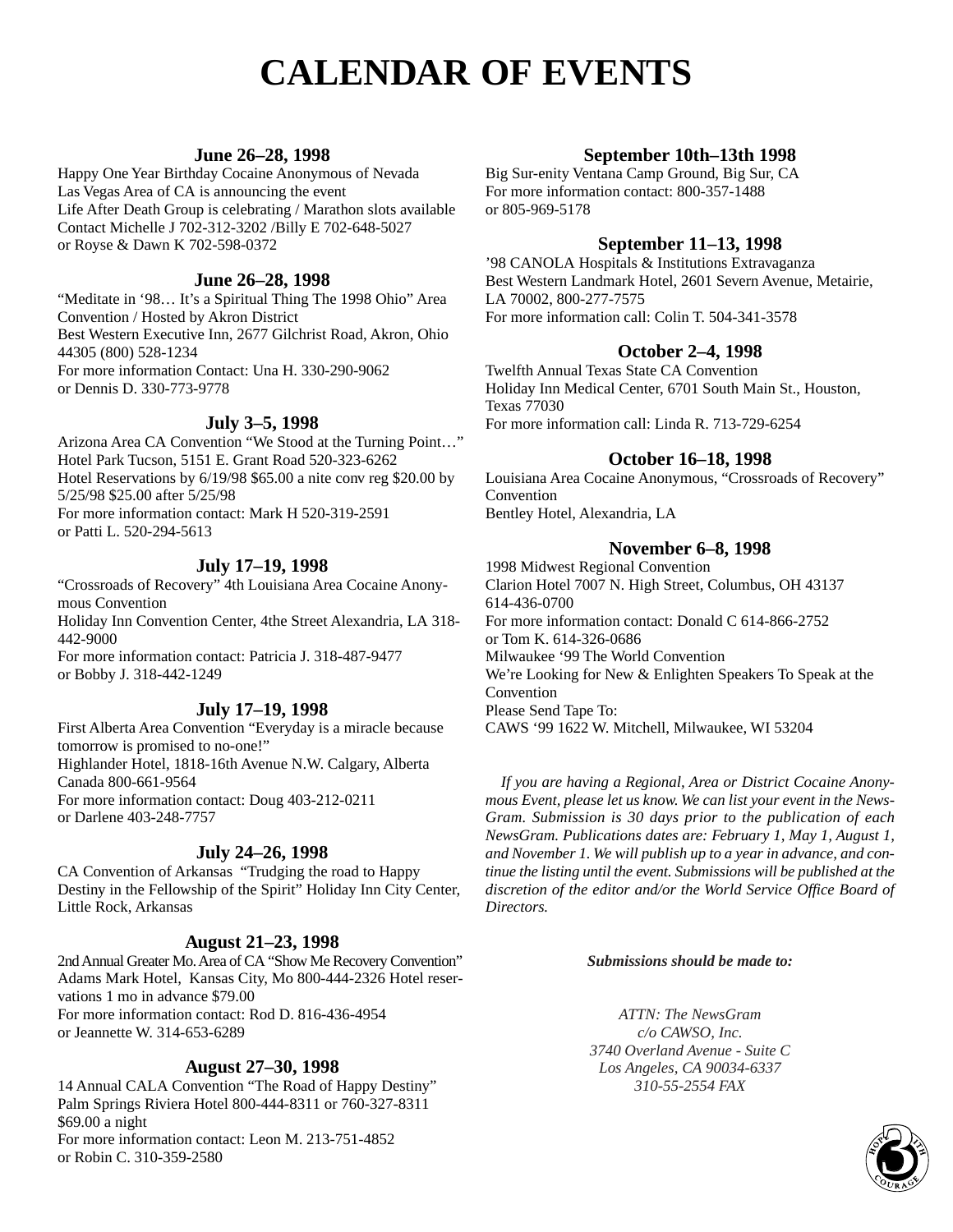## **Back to Life**

### **By Jerry S., Hulmeville, PA**

It's good to see you all tonight – it really warms my heart. Recovery's been good to me and you've all played a part. A part's been played by every one I've met here in these rooms which saved a heart, a life, a man from Death. Destruction. Doom.

See, once upon a time this happy man you see today had chosen a bad road in life and sadly lost his way. A path that led to booze, then grass then dope and coke and pills – which each day tightened round his neck a rope that chokes and kills.

He felt closed in, was stuck in place and wouldn't dare to cry. But worst of all – he used and used but just could not get high. Getting high had been his world, his life, his wife, his heart But turned on him, and in the end – just tore them all apart.

He tried to just slow down, then quit – he tried it on his own. But it was just too powerful for him to face alone. No matter how he willed it (and he gave it his best try) – it had him, scared to live and even more afraid to die.

Then one day, he just gave up – he knew that he'd been beat. He laid his burden down upon the ground at C.A.'s feet. Feet that never kicked, instead he found the helping hands that lifted up the man that now before you gladly stands.

C.A. has turned my life around – you plucked me out of time. You taught me how to love myself and brought me peace of mind. When all seemed lost: the job, the car, the house, the kids, the wife – when I was all but dead and gone you brought me BACK TO LIFE.

Sometimes I have to pinch myself to know just where I am.

I think I'm here in Hulmeville at the C.A. Poetry Slam. And with my friends all gathered round – it's like a dream come true. I dedicate this poem tonight

## **It's a God Thing**

### **By Mike**

On March 7, 1988 my world came crashing down and I wanted to die. But God in His infinite love had other thoughts. You see, I believe deep down to the very core of my being that God guided me to Cocaine Anonymous so that I might have the opportunity to find Him. And for that, I am forever grateful.

My first two years in Cocaine Anonymous were not easy because I could not stop using cocaine. No matter what I did, that mental twist was always there. I was completely baffled by people who would say things like "Don't use no matter what" or "Even if your–falls off, carry it to a meeting" or "Just don't use and go to meetings." God, I tried. One day, after another relapse, a C.A. member said to me, "Mike, I don't think you want to get sober." Boy, did that hurt. I wanted to get sober more than anything in this world, but I didn't know the secret. I had been going to meetings every day, reading the literature, talking to others, praying, going for coffee, etc., but that mental twist was still there. I got to the point where I thought I might just be one of those people who were mentally incapable of getting sober. I didn't know that I was beyond human aid and that I had to find a God of my own understanding that would solve my problem. Fortunately, I didn't know what else to do, so I just kept coming back.

Then on May 18, 1990, after I'd gone without cocaine for three weeks, my father died. During this time I had a spiritual experience of sorts and realized that the answers to all my problems were in the Twelve Steps of Cocaine Anonymous. Upon returning home I got a sponsor, who had actually worked the steps, and I began my journey into sobriety. Now it always boils down to who am I plugged into today, God or Mike? It seems that the more I plug into God's will the easier my life is. And all that loneliness, anger, guilt, shame, etc., that we come into C.A. with has pretty much dissipated through working the steps.

Through cocaine I lost everything materially, physically, emotionally and spiritually  $-$ I lost my soul. Through the Twelve Steps of Cocaine Anonymous, I found a God of my understanding and through His grace I have been blessed with another day of sobriety. I love being happy, joyous and free. The journey of sobriety has been one of progress, walked one day at a time with God and my fellow members of C.A. So if you're having trouble getting sober like I did, the answer just might be the Twelve Steps of Cocaine Anonymous. It's worked for me for more than seven years–one day at a time.

# **We are the 2000 C.A.W.S. Convention**

**Theme & Logo Contest**

**A once in a millennium chance to have your theme used for the 2000 C.A.W.S Convention**

> **Winner gets a complete registration package including meals!** Mail Entries to:

2000 C.A.W.S. Theme Contest c/o C.A.W.S. Inc. P.O. Box 2000 Los Angeles, CA 90049-8000

**The 2000 Cocaine Anonymous World Service Convention Phoenix, Arizona**

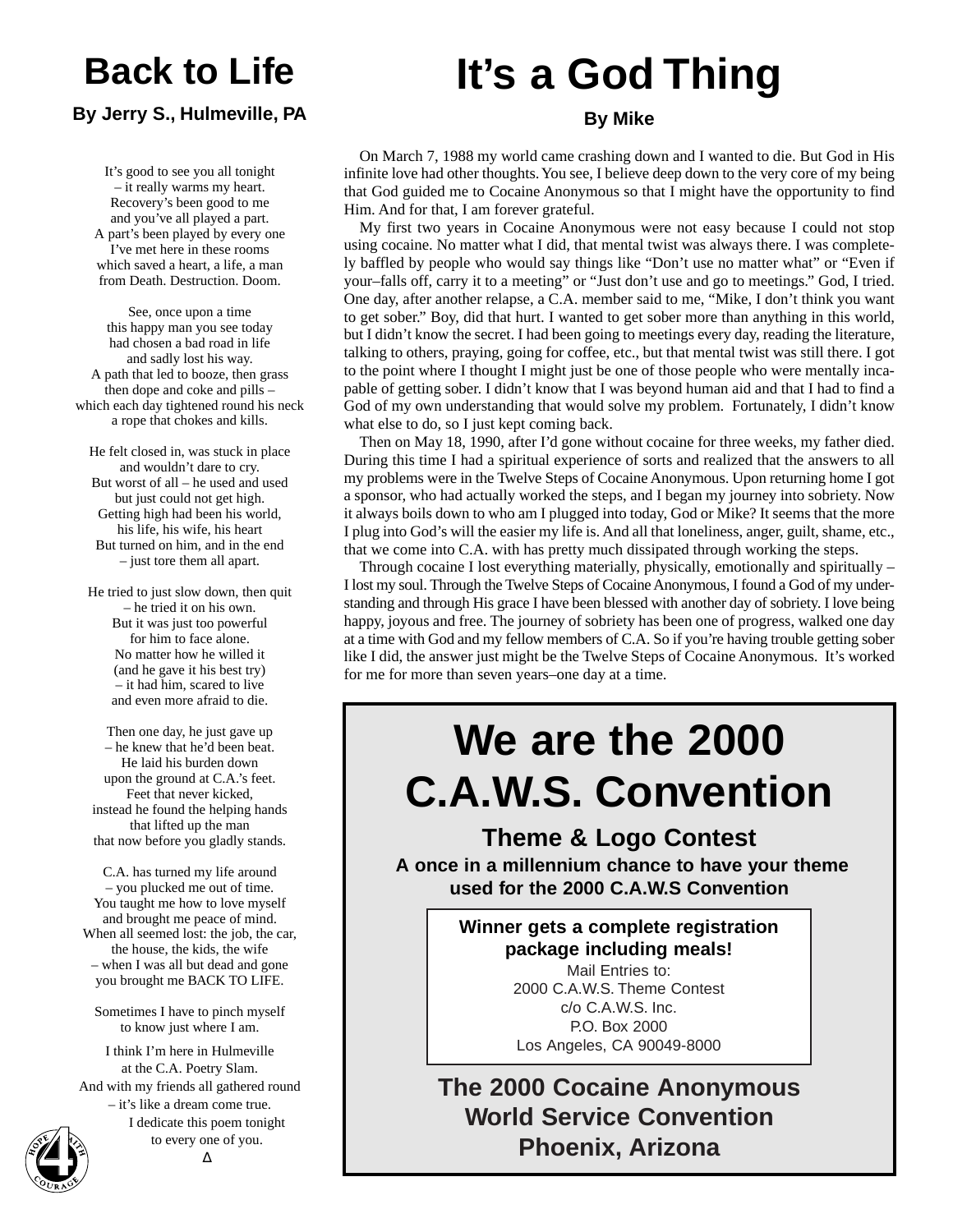## **Unity Corner**

### **Unity promotes our purpose**

C.A. is a fellowship of people who, as individuals, have had their lives restored by God. Our purpose is to find ways of helping the addict who stills suffers and to promote the well-being of each individual who comes through our doors. We have exchanged insanity for sanity, addiction to cocaine and all mind altering substances for sobriety, and unmanageability for serenity. Addicts are most often isolated people who are looking for a Higher Power who can restore them to unity and spirituality. We now belong not only to our Higher Power but also to a fellowship which has welcomed us at all levels. What separated us from each other on the outside, can now unite us in our rooms. Black or white, male or female, affluent or struggling, old or young–we all belong to the fellowship and experience each other as brothers or sisters in recovery. Our unity in the fellowship of C. A. promotes unity in the wider society.

But this unity which is part of the gift of our fellowship is a reality that is a gift and a call to action. There is still not enough unity in our fellowship at every level. We do not always reach out to the newcomer who is different than us. We do not always try to understand the outspoken old-timer or that person whose personality clashes with our own. Personal effort at communication with those who are different than us can bring new insight and spiritual enrichment.

Unity is promoted by hospitality toward the stranger and the newcomer. People within our fellowship say that C.A. is the most friendly of fellowships and is welcoming of all. We must remember this quality of our fellowship and work to keep this spirit alive for those who are desperate for recovery and looking for what we have by God's grace.

When we reach our hand out to another, we may be grasping the hand of the best of friends who only needed someone to welcome them into our fellowship of recovery. If we do not take the first step toward the other, they may not receive the grace they need and our lives and our fellowship may be impoverished. The growth of our fellowship will depend on our loving, friendly spirit of service, which recognizes the value of each and every human person. This fellowship is for everyone who wants what our Higher Power has given to us.

Let us welcome them as part of our lives and of our future service to God and humankind.

### **A C.A. Member By Don K.**

I would like to tell you of a member of the fellowship that I can only say is just outstanding. He is a true example of Step Twelve. He is a person who believes in the Traditions. He is a person who really believes in helping others. He is a person who joined a fellowship and never stopped. There would be days when he would want to stop. There would be days when he was the only one there. But he never left. A person who would tell you like it is, no shortcuts. He is a person who has been to hell and back. He is a person who has good days and bad days. And when questioned, he would only answer, "It's on page 449." That's all he would say.

By now you are asking who this person is. We all know him. We should all have one in our lives. He is a sponsor. My sponsor is a person who will tell me to shut up when I need to. My sponsor is a person who will tell me to keep coming back. My sponsor is a person who helps me build confidence in myself. My sponsor is a person who shows me what it's like to live life on life's terms. His name is not important. But the next time you call your sponsor, take the time to thank God. I do!

### **We're Searching the World Over**

The CAWS 1999 Convention Committee is looking for new and enlightened speakers for the World Convention to be held in Milwaukee, Wisconsin.

If interested, please send tapes to: **CAWS `99 Convention Committee** 1624 W. Mitchell Milwaukee, WI 53204 Questions? Call Karmen K. at (414) 545-0372

## **Open-Mindedness**

#### **continued from Page 1**

**By Francis Benedict** actually bring me nearer to God. And maybe service to others could actually be the secret to a happy, joy-filled life. Through working with others, I might begin to discover who I really am; by giving to others, maybe I could find myself on the receiving end of a wonderful life.

> Thanks to all these "maybes" I realize that my job today is to remain open-minded, and to actually try new ideas that seem to have worked for others. Then I can truly decide for myself whether an idea works, based on my own experience. I have learned that if I isolate too much, my mind closes very quickly. But when I live and work with others it becomes much easier to remain honest, open-minded and willing. And that is exactly the point where my life starts to get better.

### **Yahoo,…**

### **continued from page 1**

folks from all around the world and I was also able to be of service there.

The convention committee had put together such a great convention! There were so many things to do and get involved with that I didn't have much time at all to think about myself and having lost my job. I think it was a blessing in disguise! I went to the marathon meetings and drank coffee endlessly! In Denver, the scheduled events were outstanding and transportation was arranged for everything. There were greeters hugging me everywhere and the hotel was magnificent! I could go on and on, but I'll get to the point of this article…

For the CAWS 98 convention: Travelers to John Wayne Airport will be greeted daily in the downstairs baggage claim area, look for our Information booth! The Irvine Marriott Hotel will provide transportation to the hotel (free of charge) every 20 minutes. Flights arriving at Los Angeles Airport (LAX) will need to take a shuttle bus, see the following for more information.

I personally hope that anyone contemplating doing something else other than the CAWS 98 Convention this Memorial Day weekend will reconsider and see us here! I promise a memorable enjoyable trip!

> God Bless, Terry Z.

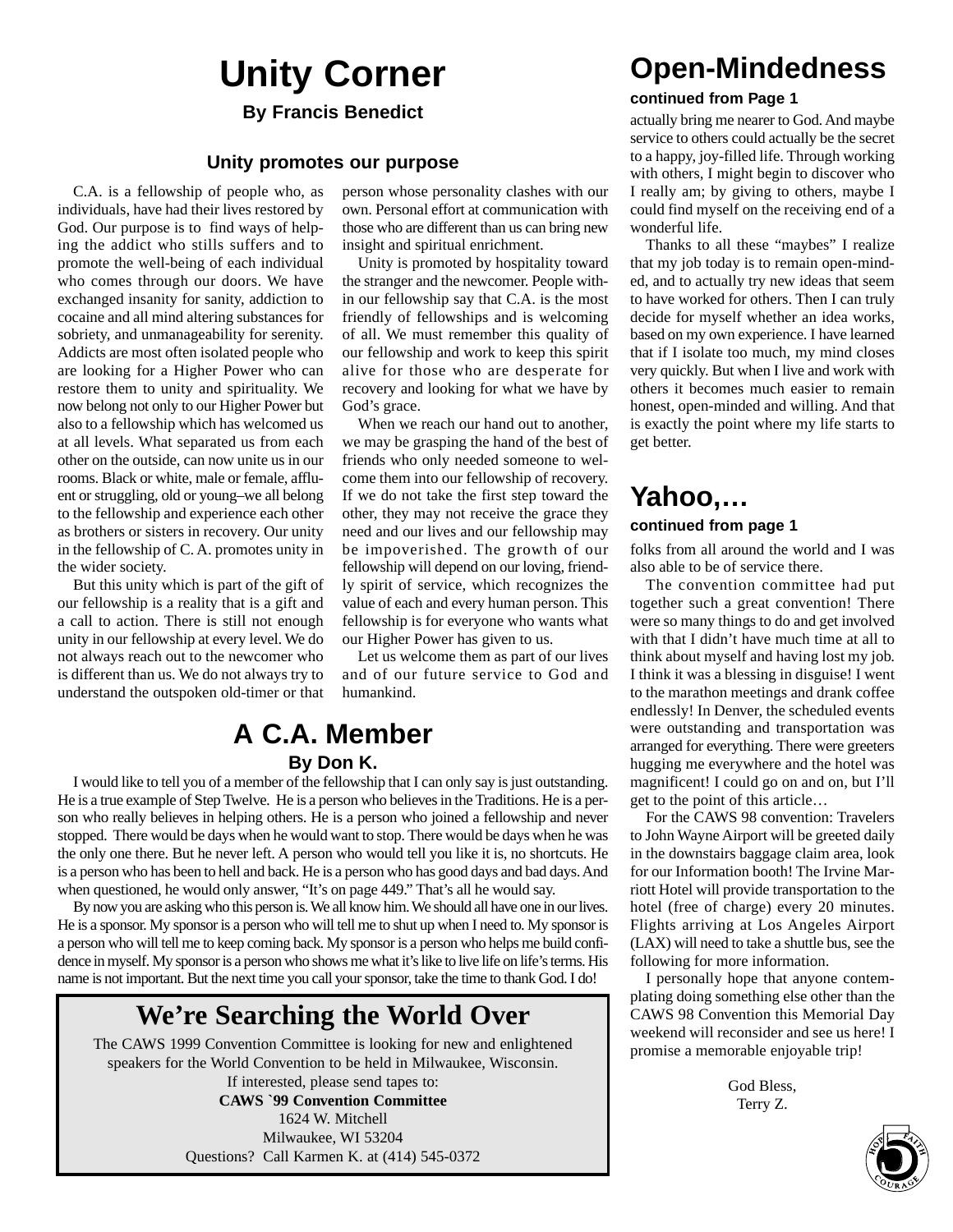### **Grateful for Recovery**

### **By Gerald Van P.**

I sometimes wonder whether I would be alive today if it weren't for the day I ran into an undercover police officer (whom I had run from earlier that very day). I had been using for more than six years. Yes, I guess you can say I have been through some very tough times. I have been through treatment centers, one on one sessions and, yes, attended meetings of several twelve-step programs. Yet I was still unable to stop using.

I lost a marriage, kids, and friends. I even lost my grandmother when someone I knew decided to break in and kill her for \$100.00 in pennies that he used to purchase rock cocaine. I have tried to run from my addiction all around the world, but still always found a way to get high. Yes, I have been close to death–just missing drive-by shootings, or in a house when someone drives by and opens fire. I have plenty more that I could tell you, but why bore you? I just wanted you to know that after all I have been through I am still alive today.

Today I am in jail and almost 90 days clean, and I feel good and clear. Today I don't feel the urge to use. I have a woman who is willing to stick by me and helps me realize that I don't want to go back to the life I used to live. She is the one who sent me the CA Newsgram. I just want to thank her and tell you all that I hope someone else out there gets this same message of hope.

**Theme for CATW Celebrate Around The World '99**

### **Attn: Artists**

Artwork needed for the the theme "Greater Than Ourselves" Nor more than four colors. No Tones or Shades. Deadline: by August 1, 1998 \*\*Also requesting bids from T-Shirt Vendors **Submit to:** Rose Jones 441 Madrona St. No. Twin Falls ID 83301 **I** Love You... Rose<br> **6 6 1** Love You... Rose



## **1998 CA World Service Convention Southern California**

**at The Irvine Marriott 18000 Von Karman Avenue Irvine, CA 92715 (800) 228-9290 (714) 553-0100**

**For more information, or to request registration forms, please contact the World Service Office at:**

> **CAWSO, Inc. 3740 Overland Avenue - Suite C Los Angeles, CA 90034-6337 (310) 559-5833 (310) 559-2554 Fax caws98@ca.org E-mail Or, visit our web site at: http://www.ca.org/cawscon.html**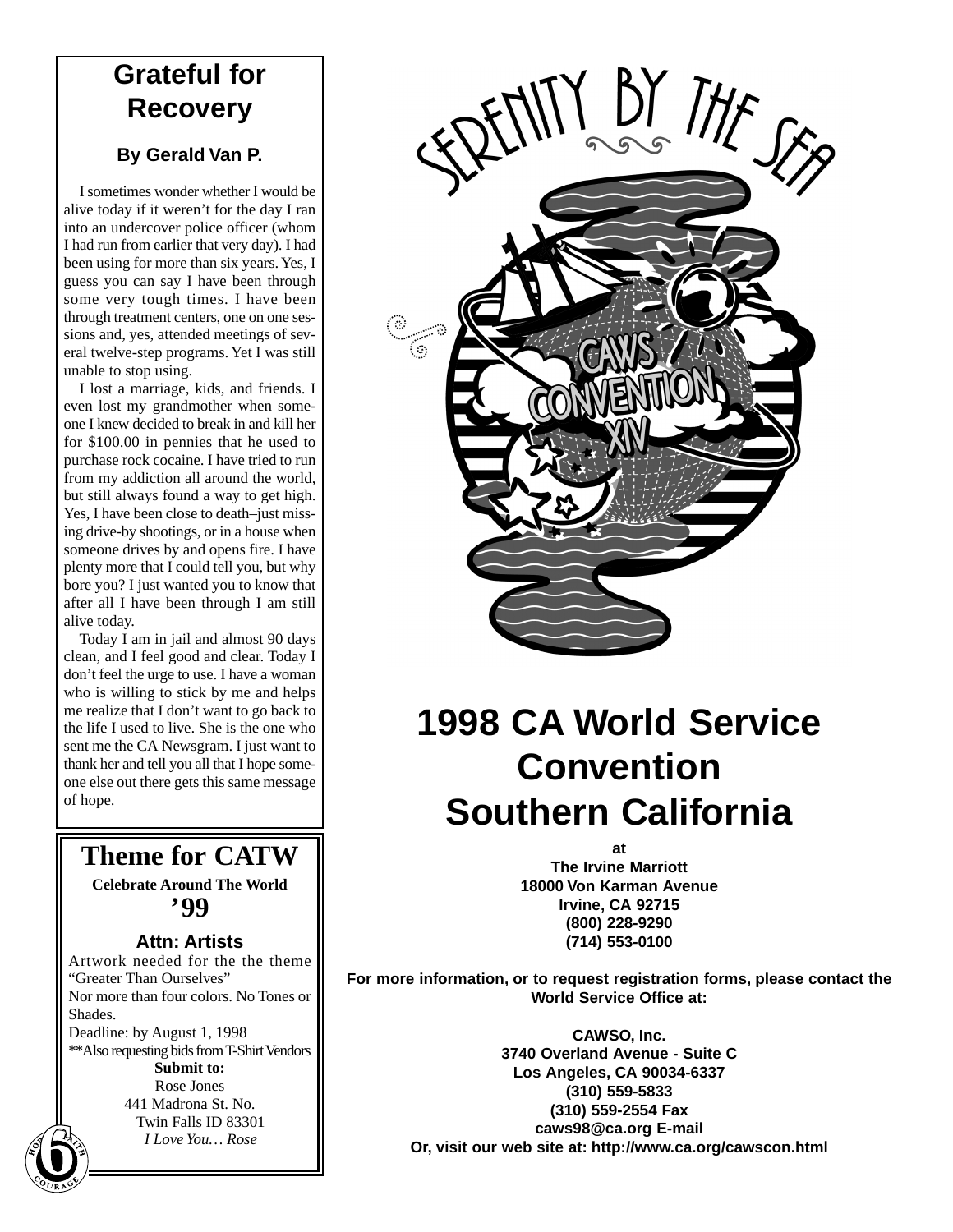## **THE FACTS OF LIFE (MY LIFE)**

### **By Don R.**

I came from a small town: good godfearing parents, good church, and good schools. My sex and race are unimportant. It doesn't matter where I work. What matters is that I learned to love to "party" more than I learned to love myself. I started by sipping off my father's beer at the age of 12. Before I knew it I was 16 and smoking pot and dropping LSD. That wasn't bad enough, though. I needed to suffer more. I got into speed and then my nemesis: cocaine.

Cocaine brought me to my knees fast. And then, by the grace of God, cocaine brought me to Cocaine Anonymous. And for that I thank God. I found help at a critical time in my life. In CA I found a fellowship of recovering addicts helping other addicts–people that truly care and really show it. My life has changed for the better in so many ways that I can't list them all. If you are an addict, like I am, help is there for you. *There is hope.*

## **Peace**

**By Mitch B.**

Peace, something I never thought I'd achieve it was for many, but not for me. With each morning's disgust, shame and frets my life, though not wanted, was made of regrets. The sky seemed black, the world seemed gray if only I had something worthy to say some skill, some trade, some work to be done. Of worth and power, I felt I had none. This beast called drugs, it took such hold of me. I had nothing. My will was stripped, even if I wanted to do good inside the outside was coated with a beast stealing, stripping, robbing me of life.

This brought me to a program, one ending with 'A'. It gives me new hope, new dreams and memories of one day one day of clarity, one day of pride. It's helping me let out the real me inside the one with caring and ability to love. I'm believing in things I only used to dream of. With light in my life, pride replaces shame. It seems that these two lives could not have been the same. I feel so good, I want to scream. My life has become a fabulous dream. Not always perfect, it's sometimes a fight but now I pray and sleep well at night. As tough as it gets, this fight I'll never cease for I'm finally learning a feeling called peace.

## **Visit us in CyberSpace**

**The Cocaine Anonymous World Service Home Page is available at:**

## **http://www.ca.org**

**You can E-mail us at: cawso@ca.org**



## **Subscribe to the NewsGram!**

Subscriptions are now being accepted for the NewsGram. For the low, low price of \$10.00 per year, you can receive each copy of the NewsGram before your friends. Before your group. Before your neighbors.

Complete the form below, and send your check, money order, or credit card information, and worry no more about finding a NewsGram!

| I have enclosed my:                                      |  |
|----------------------------------------------------------|--|
| $\Box$ Check $\Box$ Money Order $\Box$ MasterCard/Visa # |  |
|                                                          |  |
|                                                          |  |
| Street Address or P.O. Box:                              |  |
|                                                          |  |
|                                                          |  |